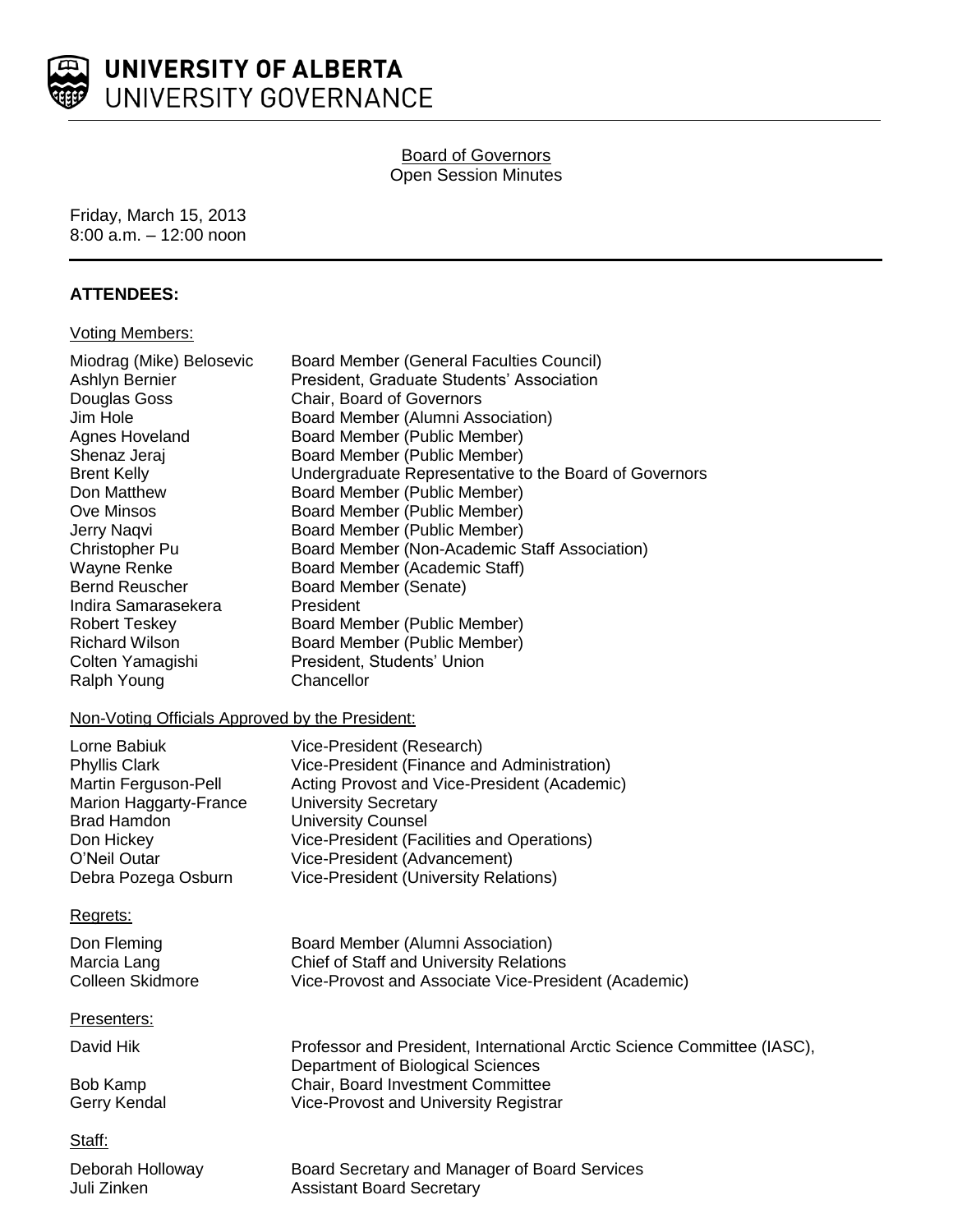# **OPENING SESSION**

### 1. *Chair's Session*

### 1.1 Call to Order and Confirmation of Quorum

Ms Holloway confirmed that the attendance constituted quorum. The Chair called the meeting to order at 8:00 a.m.

### 1.2 Approval of Open Session Agenda

The motion was moved and seconded.

THAT the Board of Governors approve the Open Session Agenda, as circulated.

**CARRIED**

## 1.3 Conflict of Interest – Opportunity for Declaration related to Agenda

The Chair made note of the following:

- o The University of Alberta has policy and procedure in place for Conflict of Interest and Conflict of Commitment, and Board members make annual disclosures.
- o In addition, Board members must declare any conflict related to the Board Agenda of each meeting and, in the event of such conflict, absent themselves from the discussion and voting on the item.
- o The *Post-Secondary Learning Act,* Section 16(5) states that: *The members of the board must act in the best interests of the university.*

The Chair invited members to declare conflicts of interest related to the Open Session Agenda of the meeting. The Chair observed no declarations and declared that the question was duly asked and answered.

## 1.4 Chair's Remarks

The Chair noted that this was the final meeting of the Board of Governors for Ashlyn Bernier, President, Graduate Students' Association, and for Colten Yamagishi, President, Students' Union. He thanked them for their service and for their valuable contributions to the Board over the past year He welcomed Brent Epperson, Incoming GSA President, and Petros Kusmu, Incoming SU President as observers and congratulated them on their elections. The Chair also congratulated Brent Kelly who was re-elected for another term as Undergraduate Board of Governors Representative.

### Presentation on Arctic and Alpine Ecology

*Presenter:* David Hik, Professor and President, International Arctic Science Committee (IASC), Department of Biological Sciences

### *Discussion:*

The Chair introduced Professor Hik who, with the aid of a PowerPoint presentation, provided an overview of research on Arctic and Alpine Ecology, as well as Polar and Mountain Research, the Canadian Circumpolar Institute, the Campus-Wide Data Summit, and the Thinking Mountain 2012 Conference.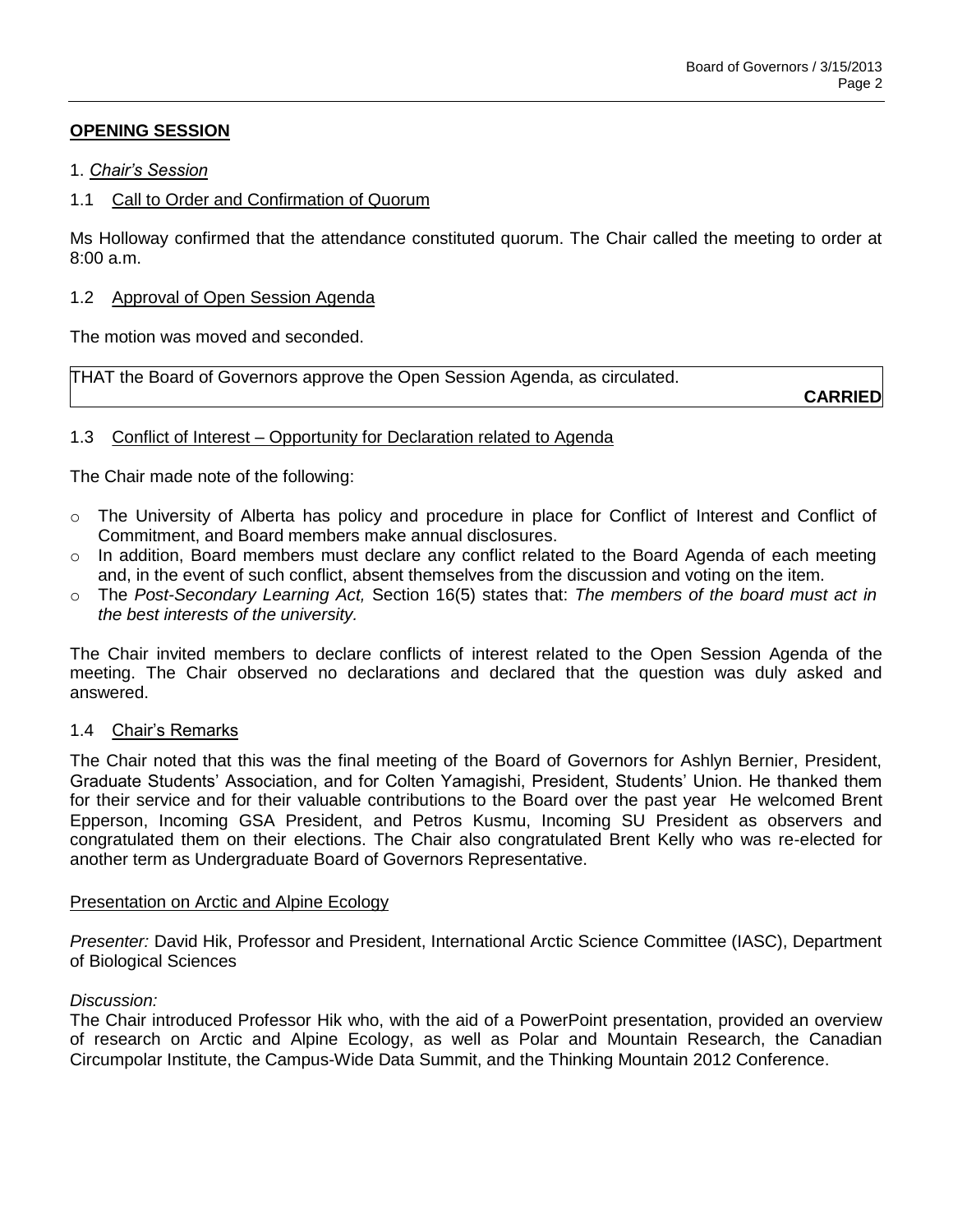# 2. *Report of the President*

Materials before members are contained in the official meeting file.

In addition to her written report, the President provided comments on the following matters:

- the University's first institution-wide Pride Week, launched on Wednesday, March 13 and led by the Institute for Sexual Minority Studies and Services;
- recent University of Alberta awards and achievements, including:
	- $\circ$  a team of University of Alberta law students who won the 2013 top school prize in the prestigious Laskin Memorial Moot competition—Canada's only bilingual moot. This victory is the first win for a Western Canadian law school since the competition began in 1986;
	- $\circ$  Graduate student Megan Engel, Rhodes Scholarship winner, who was also awarded the \$10,000 Natural Sciences Engineering Research Council of Canada Andre Hamer Prize recognizing outstanding postgraduate work in the sciences;
	- $\circ$  three prestigious communications awards for the University of Alberta's case for philanthropic support campaign, *Together We Can*, by the Council for Advancement and Support of Education (CASE) District VIII Conference. The campaign won the gold award in the category of fundraising and alumni relations videos, and the accompanying document won two awards silver in the fundraising brochure category and bronze for development writing;
	- o a Google RISE (Roots in Science and Engineering) Award to DiscoverE, a youth outreach group in the Faculty of Engineering, for their achievements in increasing access and interest in engineering, technology and science. Discover E is the first Canadian organization to win the Google RISE award and were recognized due to their overall impact, as well as their accomplishments in empowering girls and under-represented communities. The Award is worth \$20,000 in funding, which will be used to support technology camps at the Alexis First Nation, in Grand Prairie and in Yellowknife; and
- the Provincial Budget, noting that she was shocked and surprised by the news, having had no advance indication that the cut would be so deep. She reviewed former conversations and consultation with the Government, the reasons provided to the University for the cut, the extended deadline for the CIP to May 31 which will allow for the revision of the 2013-2014 budget, the significance of the cut, and the need to move the conversation forward to making the evidence-based case regarding the value of investment in the Post-Secondary Education sector and specifically in the University of Alberta, as well as the economic impact of the University on the economy. She also outlined steps taken to date including: a recently held meeting with the Deans; the launch of the Change@UAlberta website that contains details regarding the budget situation and serves as an open and transparent communication to the community and a venue for the community to ask questions and to provide input and ideas; and a Campus Forum held on March 13, 2013.

The President responded to comments and questions from members regarding the following matters: what are the key messages members should be sharing; that the student-voice will be crucial in the coming weeks and into the future, especially regarding fees; that the quality of programs and the student experience cannot be diminished; that in a high-functioning post-secondary education system a one-sizefits-all approach to managing the cuts is not feasible; that Members of the Legislative Assembly have commented favourably on the University's relative tuition as it contributes to wider accessibility; and that the role this institution plays as a high-functioning public university is rooted in the breadth and depth of research conducted.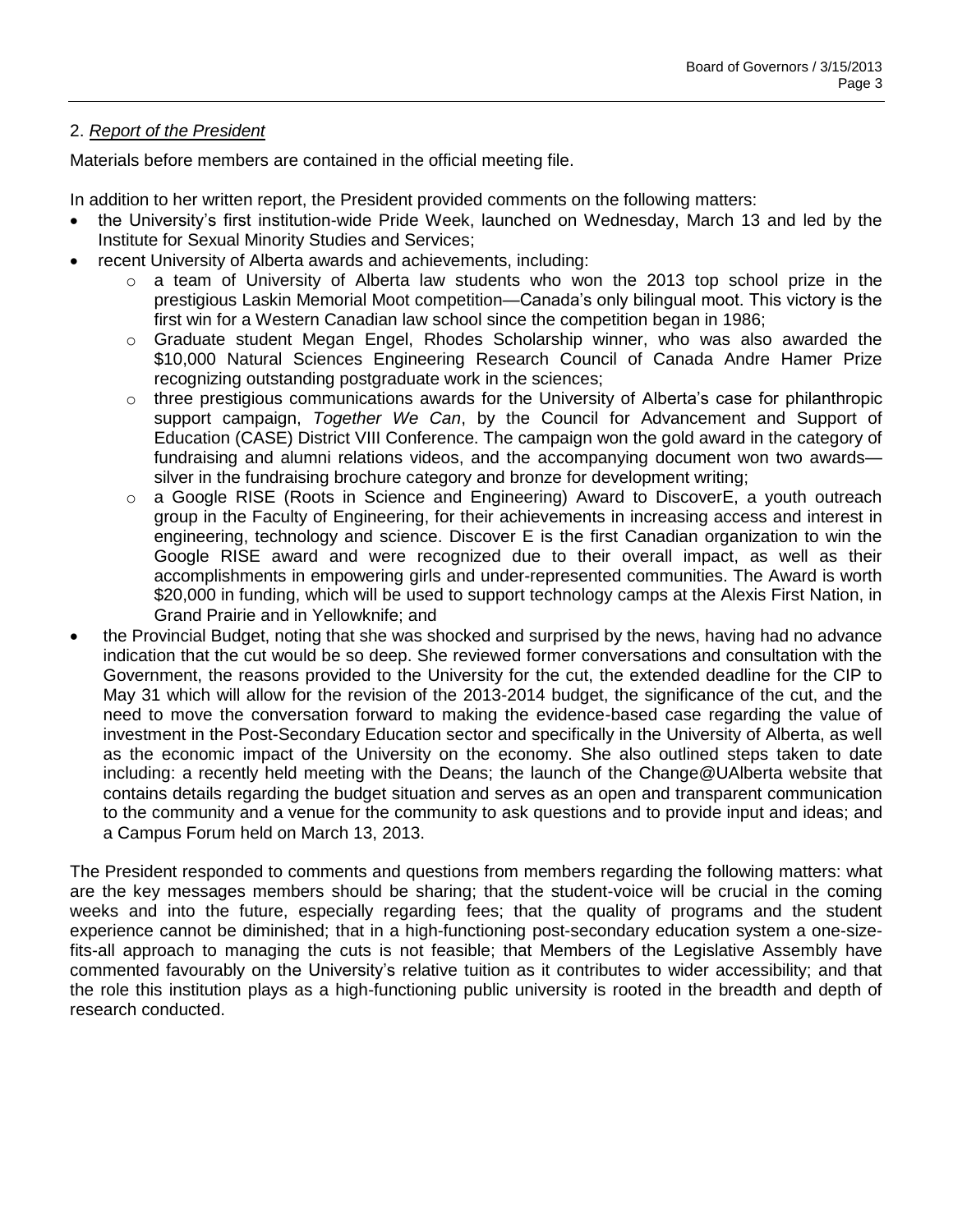3. *Approval of the Open Session Minutes of February 8, 2013*

The motion was moved and seconded.

THAT the Board of Governors adopt the Open Session Minutes of its meeting on February 8, 2013.

**CARRIED**

### **ACTION ITEMS**

4. *Report of the Investment Committee*

4.1 Unitized Endowment Pool (UEP) Spending Policy

Materials before members are contained in the official meeting file.

*Presenter:* Bob Kamp, Chair, Board Investment Committee

*Purpose of the Proposal:* To implement a revised Unitized Endowment Pool (UEP) Spending Policy that will enable an increased level of budgetary support for advancement initiatives that seek to develop an endowment comparable to the best public research universities in the world.

### *Discussion:*

Mr Kamp presented the item, noting that his policy would replace the UEP Spending Policy that was approved by the Board of Governors on February 10, 2012. The proposed changes to the Policy contain two components of a three-part funding strategy for advancement initiatives. The first component is a proposed reallocation of the first 12 months of spending allocation associated with any new endowment contributions to the administrative assessment. The second component is a proposed reduction in the spending rate that funds endowed programs from 4.25% to 3.90%. It is proposed that this 0.35% decrease be added to the 0.50% administrative assessment bringing that rate to 0.85%.

Mr Kamp responded to comments and questions from members regarding the following matters: whether the amount of funding directed toward advancement activities fluctuates and, if so, whether efforts are being made to identify a steady stream of funding; whether the funding would be directed toward the Faculties; and that return on investment takes time.

The motion was moved and seconded.

THAT the Board of Governors, on the recommendation of the Board Investment Committee, approve the revised Unitized Endowment Pool Spending Policy, as set forth in Attachment 1 to the agenda documentation.

**CARRIED**

## 5. *Joint Report of the Finance and Property Committee and Learning and Discovery Committee*

### 5.1 Comprehensive Institutional Plan (CIP)

Materials before members are contained in the official meeting file.

*Presenters:* Debra Pozega Osburn, Vice-President (University Relations); Lorne Babiuk, Vice-President (Research); Phyllis Clark, Vice-President (Finance and Administration); Martin Ferguson-Pell, Acting Provost and Vice-President (Academic); Don Hickey, Vice-President (Facilities and Operations);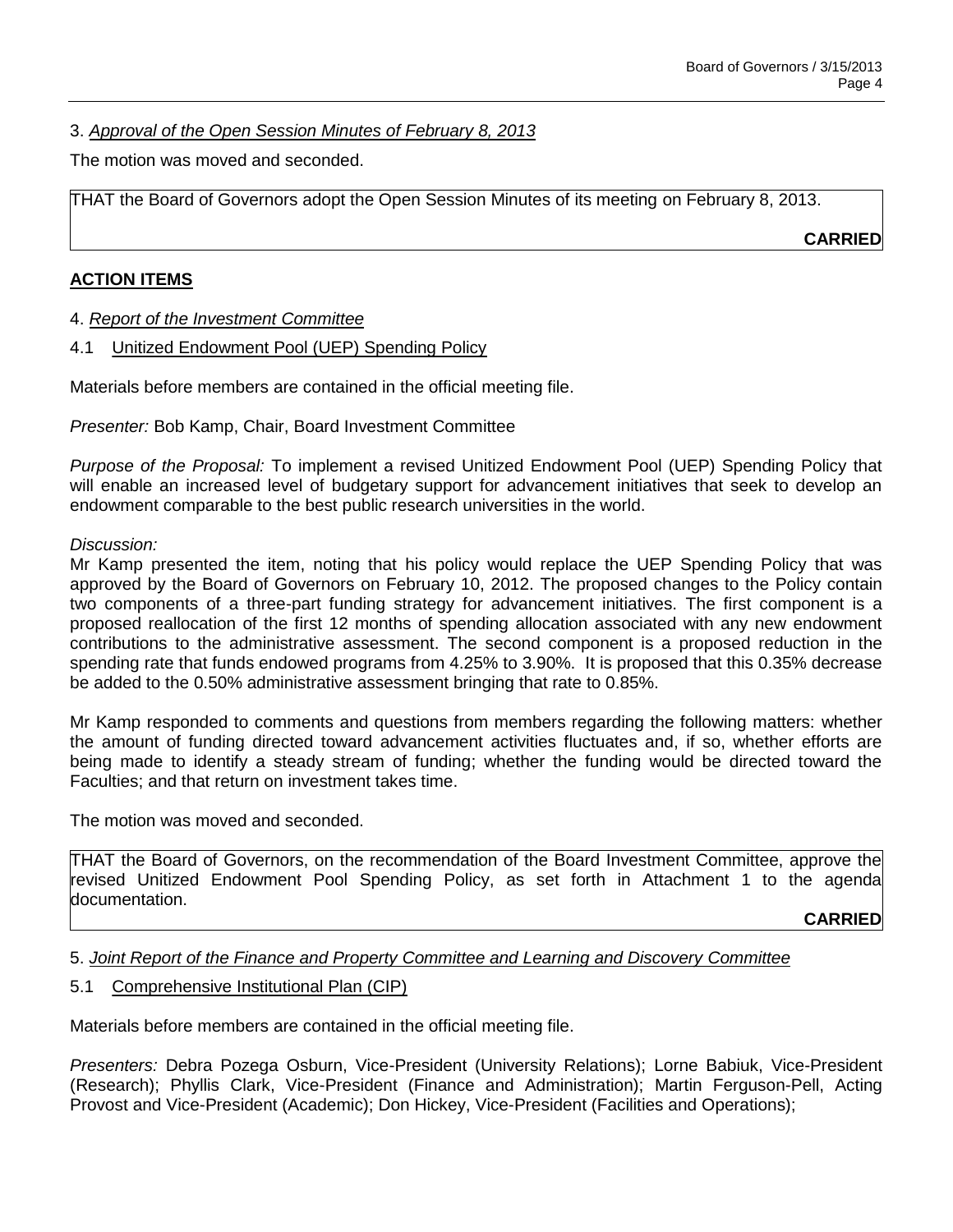*Purpose of the Proposal:* The CIP is written in support of the University's vision and mission as outlined in Dare to Discover and its Academic Plan, Dare to Deliver. The CIP outlines the University's academic and research priorities as articulated in the Academic Chapter, which in turn drives the University's capital and resource allocation priorities.

### *Discussion:*

Mr Wilson, Chair of the Board Finance and Property Committee (BFPC) and Mr Minsos, Chair of the Board Learning and Discovery Committee (BLDC) requested that the motion be withdrawn.

The President noted that due to the recently announced Provincial budget, the University's proposed budget was no longer valid. The remainder of the document would remain largely unchanged.

The Chair noted that the revised CIP would return to the Board for approval following recommendation from BLDC and BFPC. Seeing no objection, the Chair withdrew the motion.

### 6. *Report of the Finance and Property Committee*

6.1 Proposed Changes to Existing Mandatory Student Instructional Support Fees, Proposed New Mandatory Student Instructional Support Fees, Proposed New Non-Instructional Fees, and Proposed Changes to Existing Non-Instructional Fees

Materials before members are contained in the official meeting file.

*Presenters:* Martin Ferguson-Pell, Acting Provost and Vice-President (Academic); Gerry Kendal, Vice-Provost and University Registrar

*Purpose of the Proposal:* To establish new Mandatory Student Instructional Support Fees, to change existing Mandatory Student Instructional Support fees, to establish new Non-Instructional Fees, and to change existing Non-Instructional Fees.

### *Discussion:*

Mr Kendal introduced the item noting that these fees are course-specific. He added that the proposal had been recommended for approval by both the General Faculties Council Academic Planning Committee and the Board Finance and Property Committee. Mr Yamagishi expressed concern regarding the timeline of the proposed Admissions Confirmation Fee for the Post-Professional Doctor of Pharmacy degree (PharmD) program.

The motion was moved and seconded.

THAT the Board of Governors, on the recommendation of the Board Finance and Property Committee and the GFC Academic Planning Committee, approve the proposed changes to existing Mandatory Student Instructional Support Fees (set forth in Attachment 1), proposed new Mandatory Student Instructional Support Fees (set forth in Attachment 2), proposed new Non-Instructional Fees (set forth in Attachment 3), and proposed changes to existing Non-Instructional Fees (set forth in Attachment 4), as submitted on behalf of the relevant Faculties/Departments by the Registrar's Advisory Committee on Fees (RACF), to take effect as noted in each respective attachment.

## **CARRIED**

Mr Yamagishi and Mr Kelly opposed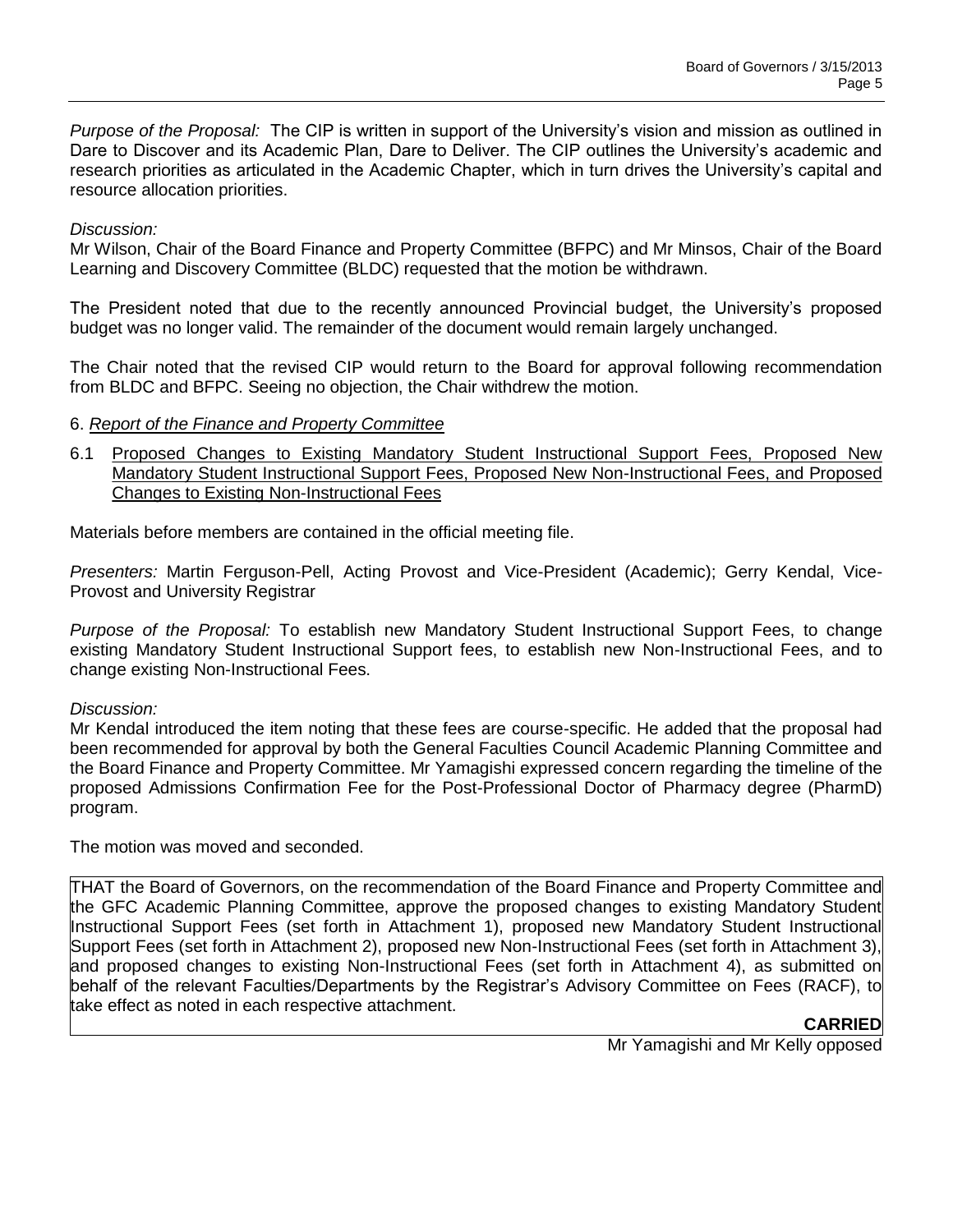## 6.2 Spring/Summer Universal Transit Pass (U-Pass) Fees for Undergraduate Students

Materials before members are contained in the official meeting file.

*Presenters:* Phyllis Clark, Vice-President (Finance and Administration); Colten Yamagishi, Students' Union (SU) President

*Purpose of the Proposal:* To recommend approval of the new 2013 Spring/Summer Universal Transit Pass (U-Pass) Fee for Undergraduate Students, subject to the finalization and execution of the contracts between the parties. Administration will assess and collect the fees on behalf of the Students' Union and remit to the City of Edmonton, City of St. Albert and County of Strathcona.

#### *Discussion:*

Ms Clark introduced the item, noting the proposal is for the addition of a Spring/Summer U-Pass. She added that funding comes through the Travel Demand Management program.

Mr Yamagishi reviewed the history of the Spring/Summer U-Pass proposal and indicated that 83 percent of students voted in favour of the proposal during a March 2012 referendum. He described the circumstances where options exist to allow for opting-out of the program.

The presenters responded to questions and comments from members regarding the following matters: whether the University is subsidizing the completion, given parking facilities are not fully utilized; and the societal benefits of the U-Pass.

The motion was moved and seconded.

THAT the Board of Governors, on the recommendation of the Board Finance and Property Committee, approve the 2013 Spring/Summer Universal Transit Pass (U-Pass) Fee for Undergraduate Students, as set forth in Attachment 1 of the agenda documentation, subject to the finalization and execution of the contracts between the parties, and to take effect May 1, 2013.

### **CARRIED**

#### **INFORMATION REPORTS**

#### 7 Report of the Audit Committee

Materials before members are contained in the official meeting file.

Mr Don Matthew, Chair of the Audit Committee, presented the Committee's Report to the Board of Governors. He highlighted the point in item 1 that employee benefits continue to be a major budget pressure.

#### 8 Report of the Finance and Property Committee

Materials before members are contained in the official meeting file.

Mr Dick Wilson, Chair of the Finance and Property Committee, presented the Committee's Report to the Board of Governors.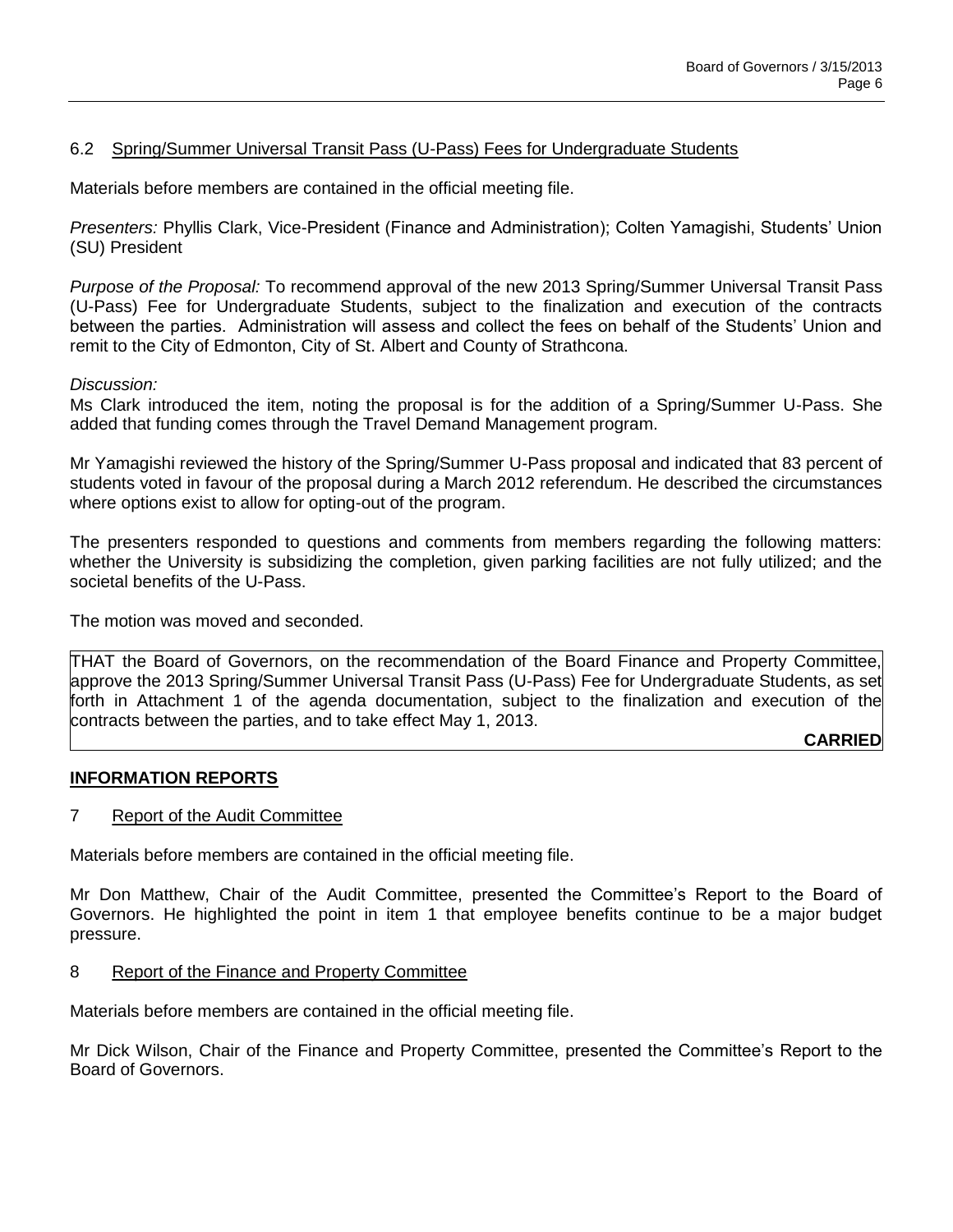### 9 Report of the Learning and Discovery Committee

Materials before members are contained in the official meeting file.

Mr Ove Minsos, Chair of the Learning and Discovery Committee, presented the Committee's Report to the Board of Governors.

### 10 Report of the Safety, Health and Environment Committee

Materials before members are contained in the official meeting file.

Mr Jim Hole, Chair of the Safety, Health and Environment Committee, presented the Committee's Report to the Board of Governors.

### 11 Report of the University Relations Committee

Materials before members are contained in the official meeting file.

Ms Agnes Hoveland, Chair of the University Relations Committee, presented the Committee's Report to the Board of Governors. She highlighted the Community Connection Awards and the Lift 2013 event.

## **REGULAR REPORTS**

### 12.1 Report of the Chancellor

Mr Ralph Young, Chancellor, presented a verbal report to the Board of Governors. He introduced Mr Morley Blanch, Vice-Chair of the Senate, who was observing the meeting. The Chancellor reported that the recent Senate Plenary had been very successful, with presentations from the Acting Provost and Vice-President (Academic), Dr Martin Ferguson-Pell, the Vice-President (University Relations), Dr Debra Pozega Osburn, and Dr Connie Varnhagen, Professor of Psychology. He also reported that the USchool Convocation is scheduled for April 22, and that Spring Convocation would take place June 5 – 15, 2013. He noted that the Senate has embarked on the process of identifying a topic for its next Task Force and also remarked on outreach and engagement activities across the Province.

The Chancellor responded to a question regarding whether USchool graduates are engaged with the Senate following completion of the program.

### 12.2 Report of the Alumni Association

Materials before members are contained in the official meeting file.

Mr Jim Hole, Alumni Representative, presented the Alumni Association Report to the Board of Governors. He highlighted the Alumni Association's new branding, the increased focus on alumni located in the Calgary area, and strong relationship with the Vice-President (Advancement).

Mr Hole responded to questions and comments from members regarding the following matters: clarity regarding term "net promoters" and whether progress had been made toward obtaining permanent University of Alberta email addresses for alumni.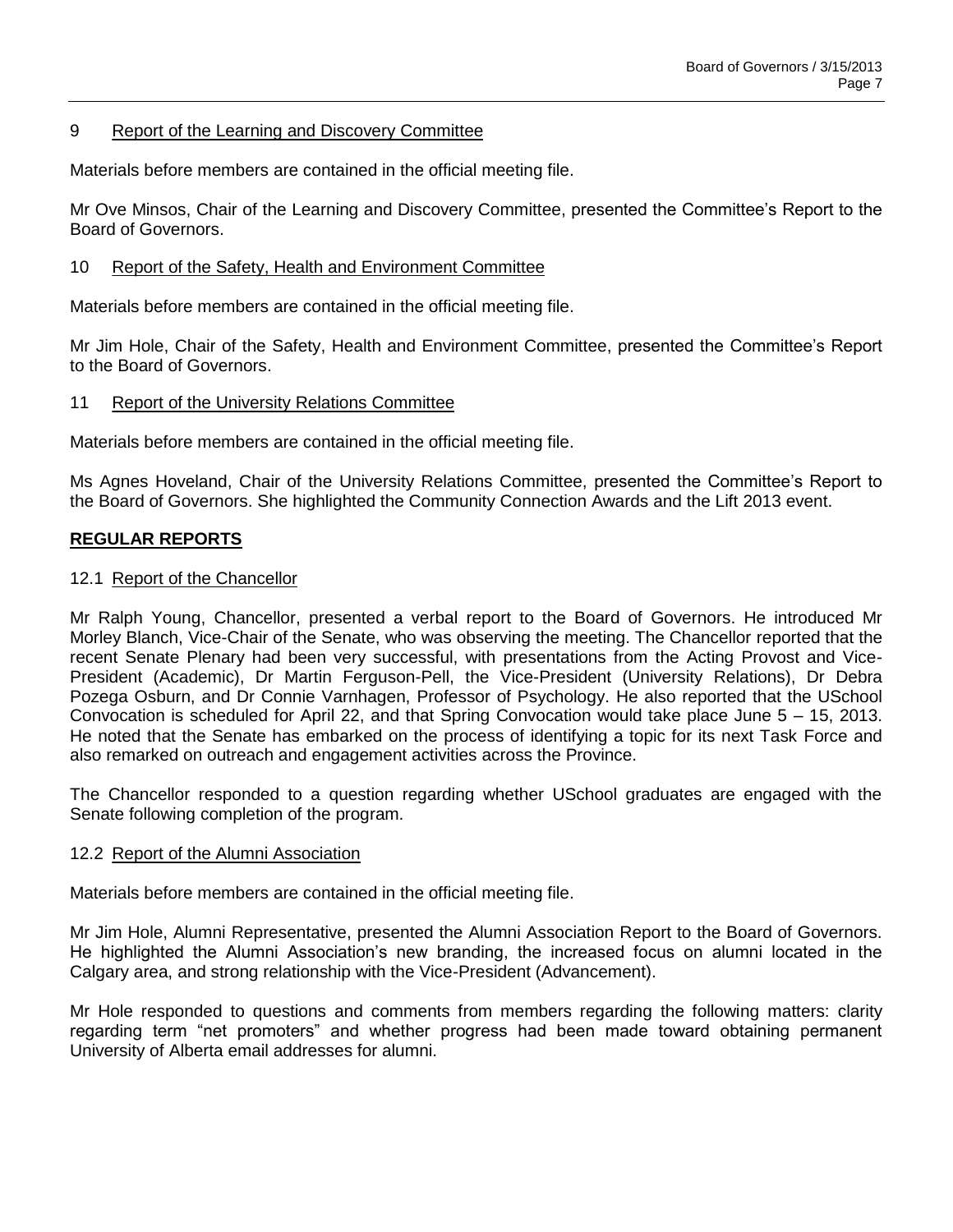### 12.3 Report of the Students' Union

Materials before members are contained in the official meeting file.

Mr Colten Yamagishi, President, Students' Union, presented the Students' Union Report to the Board of Governors. He highlighted the results of the recent Executive election, the status of the proposed Fall Reading Week, the SUB renovation project, the Campus Musical, the Alcohol Policy, and the IGNITE conference. Mr Yamagishi thanked members for their collegiality during his term as President.

He responded to questions from members regarding the percentage of students who voted in the recent election and the major issues raised by candidates.

### 12.4 Report of the Graduate Students' Association

Materials before members are contained in the official meeting file.

Dr Ashlyn Bernier, President, Graduate Students' Association, presented the Graduate Students' Association Report to the Board of Governors. She reported that the GSA is working through the Alberta Graduate Student Council to address issues arising from the recent Provincial budget and described steps taken to date. She also highlighted the results of the recent Executive election, the status of the Strategic Work Plan, the balanced budget for 2013-14, the status of the collective bargaining in process, and the proposed graduate initiative involving the Faculty of Graduate Studies and Research. Dr Bernier acknowledged the support she had received from the Senior Administration during her term as President, adding it had been an honour to serve on the Board of Governors.

She responded to questions from members regarding the GSA's priorities and the major issues raised by candidates during the recent elections.

#### 12.5 Report of the Association of Academic Staff of the University of Alberta (AASUA)

Materials before members are contained in the official meeting file.

Mr Wayne Renke, AASUA Representative, presented the AASUA Report to the Board of Governors. He described the reaction by AASUA members to the recent Provincial budget, noting that there was a lack of evidential support for the reasons provided by the Government regarding the cut, particularly regarding the issues of transferability and innovation. He stressed that there was fear and anger among the members, adding that AASUA believes that all stakeholders must work together and present a united position.

### 12.6 Report of Non-Academic Staff Association (NASA)

Materials before members are contained in the official meeting file.

Mr Christopher Pu, NASA Representative, presented the NASA Report to the Board of Governors, highlighting the Bylaws project. He also reported that, regarding the impact of the Provincial budget, NASA believes that the transformative change that will be needed will require a strong coaltion.

### 12.7 Report of the General Faculties Council (GFC)

Mr Miodrag (Mike) Belosevic presented verbal remarks regarding the meeting of the General Faculties Council held the day before the meeting of the Board of Governors. Highlights from the meeting included the approach to the impact of the Provincial budget, the Educational Experience report, and the proposed Fall Reading Week.